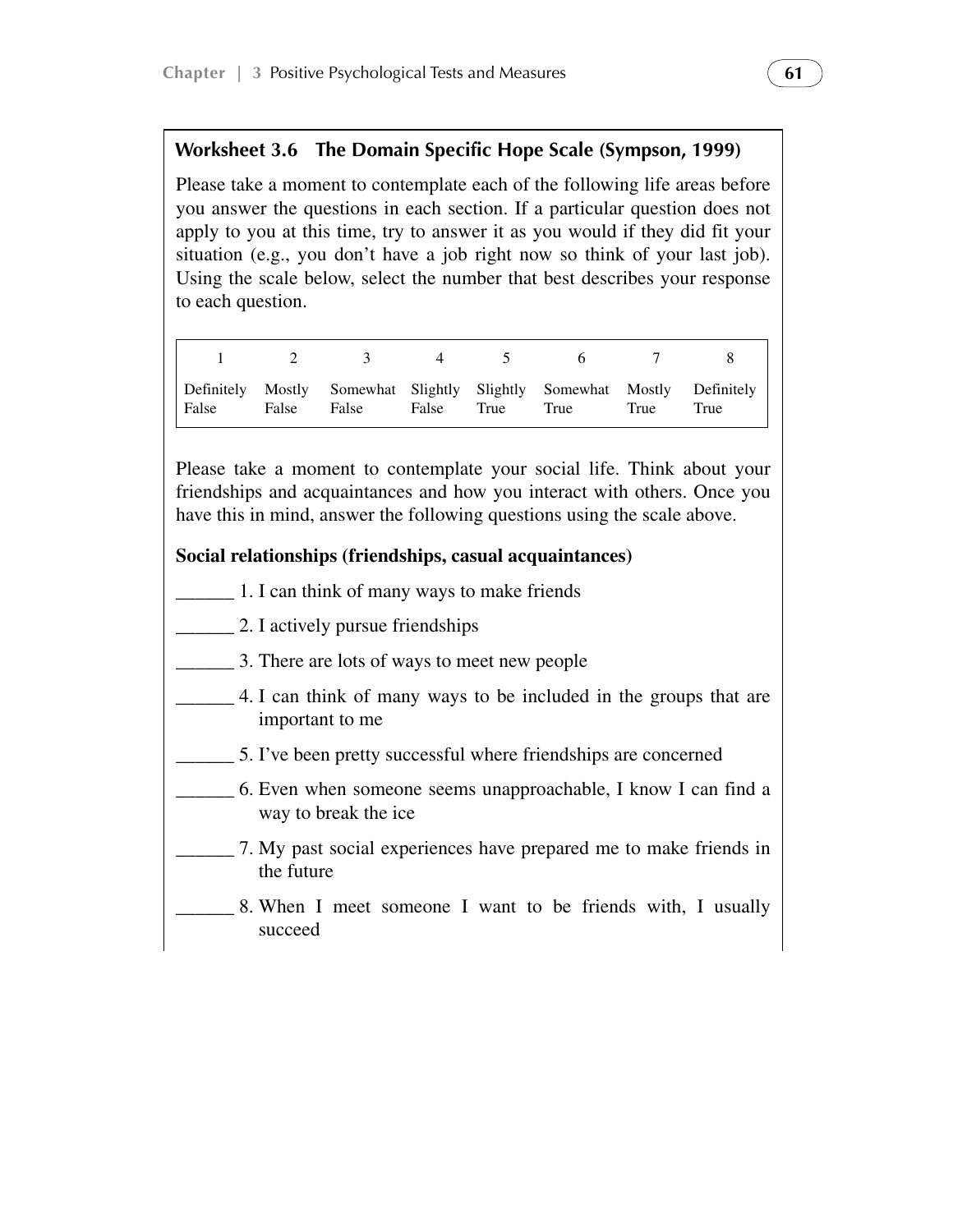| <b>Academics (school, coursework)</b> |                 |                   |                   |                  |                  |                |                    |  |  |
|---------------------------------------|-----------------|-------------------|-------------------|------------------|------------------|----------------|--------------------|--|--|
|                                       |                 | 3                 | 4                 | 5                | 6                |                |                    |  |  |
| Definitely<br>False                   | Mostly<br>False | Somewhat<br>False | Slightly<br>False | Slightly<br>True | Somewhat<br>True | Mostly<br>True | Definitely<br>True |  |  |

Please take a moment to contemplate your academic life. Think about your classes and your coursework. Once you have this in mind, answer the following questions using the scale above.

- \_\_\_\_\_\_ 1. I can think of lots of ways to make good grades
- \_\_\_\_\_\_ 2. I energetically pursue my school work
- \_\_\_\_\_\_ 3. There are lots of ways to meet the challenges of any class
- \_\_\_\_\_\_ 4. Even if the course is difficult, I know I can find a way to succeed
	- \_\_\_\_\_\_ 5. I've been pretty successful in school
- \_\_\_\_\_\_ 6. I can think of lots of ways to do well in classes that are important to me
- \_\_\_\_\_\_ 7. My past academic experiences have prepared me well for future success
	- \_\_\_\_\_\_ 8. I get the grades that I want in my classes
- $\Box$  9. If you read this question, place an X on the line

# **Romantic relationships**

 Please take a moment to contemplate your love life. Think about your romantic relationships. Once you have this in mind, answer the following questions using the scale above.

- \_\_\_\_\_\_ 1. I can think of many ways to get to know someone I am attracted to
- \_\_\_\_\_\_ 2. When I am interested in someone romantically, I actively pursue him or her
	- \_\_\_\_\_\_ 3. There are lots of ways to convince someone to go out with me
	- 4. I can think of many ways to keep someone interested in me when they are important
- \_\_\_\_\_\_ 5. I've been pretty successful in my romantic relationships
- \_\_\_\_\_\_ 6. Even when someone doesn't seem interested, I know I can find a way to get their attention
- \_\_\_\_\_\_ 7. My past romantic relationships have prepared me well for future involvements
	- 8. I can usually get a date when I set my mind to it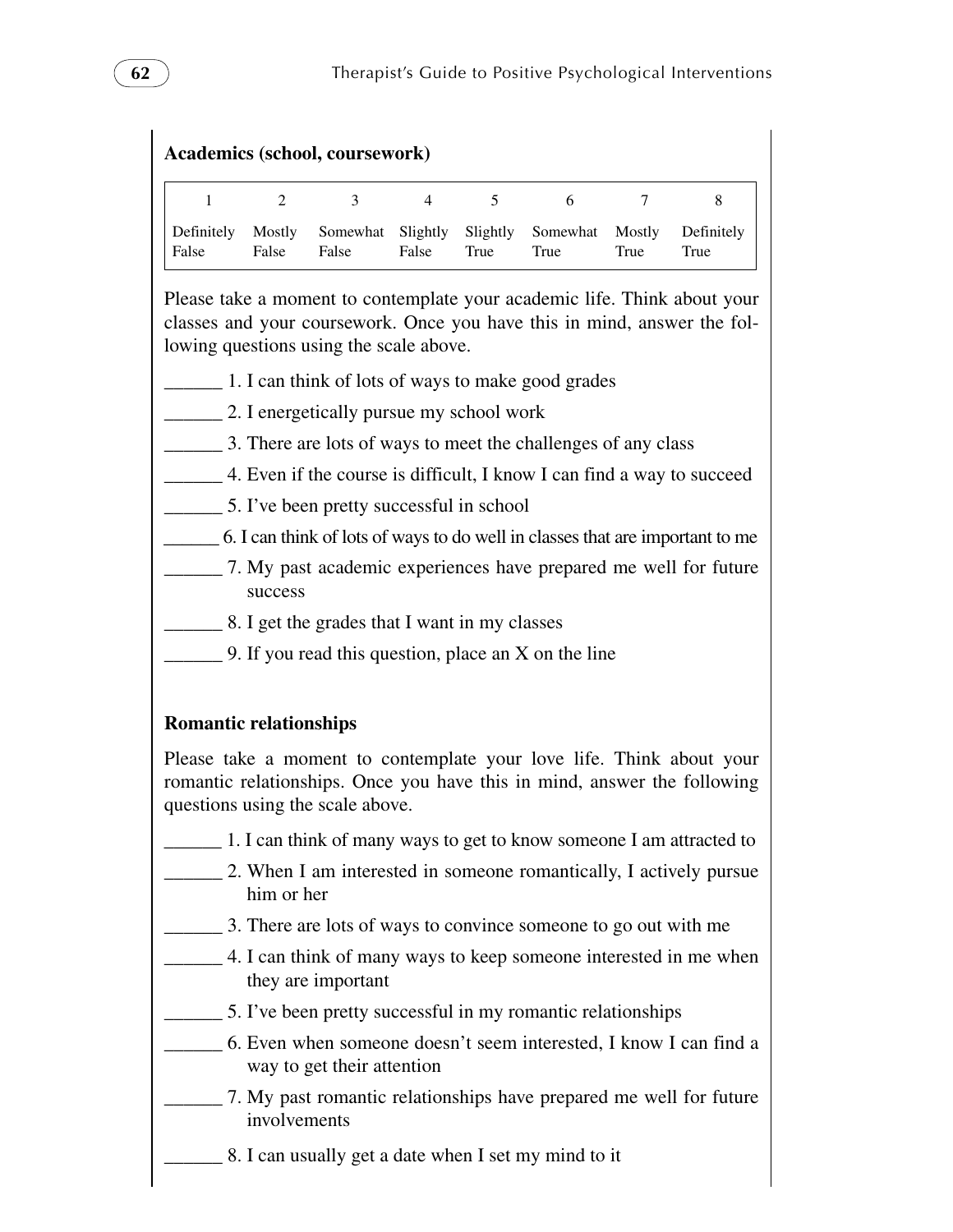| <b>Family life</b>    |                 |       |                |      |                                                    |      |                    |  |  |  |
|-----------------------|-----------------|-------|----------------|------|----------------------------------------------------|------|--------------------|--|--|--|
| $\overline{1}$        | $\overline{2}$  | 3     | $\overline{4}$ | 5    | 6 <sup>6</sup>                                     |      |                    |  |  |  |
| Definitely<br>  False | Mostly<br>False | False | False          | True | Somewhat Slightly Slightly Somewhat Mostly<br>True | True | Definitely<br>True |  |  |  |

 Please take a moment to contemplate your family life. Think about your family members. Once you have this in mind, answer the following questions using the scale above.

- $\Box$  1. I can think of lots of things I enjoy doing with my family
- 2. I energetically work on maintaining family relationships
- 3. I can think of many ways to include my family in things that are important to me
- 4. If you read this question, place an X on the line
- \_\_\_\_\_ 5. I have a pretty successful family life
- \_\_\_\_\_ 6. Even when we disagree, I know my family can find a way to solve our problems
- \_\_\_\_\_ 7. I have the kind of relationships that I want with family members
- \_\_\_\_\_ 8. There are lots of ways to communicate my feelings to family members
- \_\_\_\_\_ 9. My experiences with my family have prepared me for a family of my own

# **Work**

Please take a moment to contemplate your working life. Think about your job and job history. Once you have this in mind, answer the following questions using the scale above.

- \_\_\_\_\_ 1. I can think of many ways to find a job
- \_\_\_\_\_ 2. I am energetic at work
- \_\_\_\_\_ 3. There are lots of ways to succeed at work
- \_\_\_\_\_ 4. Even if it's a lousy job, I can usually find something good about it
- \_\_\_\_\_ 5. I have a good work record
- \_\_\_\_\_ 6. My previous work experiences have helped prepare me for future success
- \_\_\_\_\_ 7. I can always find a job if I set my mind to it
	- \_\_\_\_\_ 8. I can think of lots of ways to impress my boss if the job is important to me.